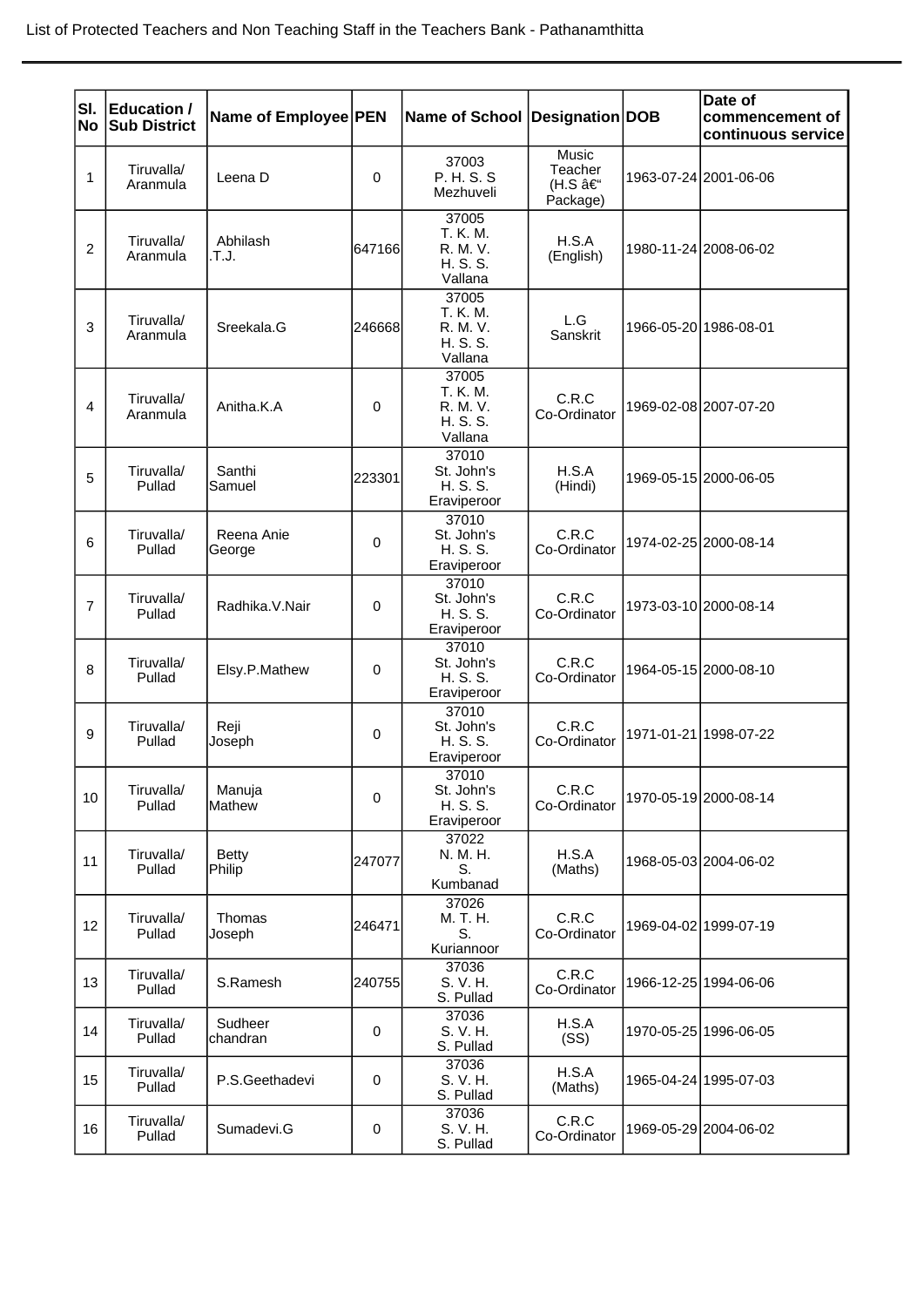| SI.<br>No | Education /<br><b>Sub District</b> | Name of Employee PEN             |        | Name of School Designation DOB                            |                         | Date of<br>commencement of<br>continuous service |
|-----------|------------------------------------|----------------------------------|--------|-----------------------------------------------------------|-------------------------|--------------------------------------------------|
| 17        | Tiruvalla/<br>Pullad               | Jayalakshmi.P                    | 0      | 37036<br>S. V. H.<br>S. Pullad                            | C.R.C<br>Co-Ordinator   | 1973-05-03 2003-06-02                            |
| 18        | Tiruvalla/<br>Tiruvalla            | P.N.Balakrishnan<br>lNamboothiri | 218031 | 37039<br>P. M. V.H.<br>S.<br>Peringara                    | C.R.C<br>Co-Ordinator   | 1962-03-28 1994-06-08                            |
| 19        | Tiruvalla/<br>Tiruvalla            | Saraswathi<br>Antharjanam        | 218022 | 37039<br>P. M. V.H.<br>S.<br>Peringara                    | H.S.A<br>(Maths)        | 1967-04-23 1995-06-07                            |
| 20        | Tiruvalla/<br>Tiruvalla            | InduR.Nath                       | 218073 | 37039<br>P. M. V.H.<br>S.<br>Peringara                    | C.R.C<br>Co-Ordinator   | 1972-05-22 2003-08-06                            |
| 21        | Tiruvalla/<br>Tiruvalla            | Geethakumari<br>T.R              | 640458 | 37039<br>P. M. V.H.<br>S.<br>Peringara                    | C.R.C<br>Co-Ordinator   | 1969-05-29 2008-02-29                            |
| 22        | Tiruvalla/<br>Tiruvalla            | Retty<br>Cherian                 | 0      | 37039<br>P. M. V.H.<br>S.<br>Peringara                    | C.R.C<br>Co-Ordinator   | 1970-04-07 1998-07-15                            |
| 23        | Tiruvalla/<br>Tiruvalla            | Sheela<br>John                   | 0      | 37045<br>S. C. S.<br>H. S. S.<br>Thiruvalla               | C.R.C<br>Co-Ordinator   | 1970-05-30 2005-07-01                            |
| 24        | Tiruvalla/<br>Tiruvalla            | Meena<br>Thomas                  | 217058 | 37049<br>Balikamadom<br>H. S.<br>S. Thirumoolapuram       | H.S.A<br>(Maths)        | 1966-02-27 1996-06-03                            |
| 25        | Tiruvalla/<br>Tiruvalla            | Susan<br>K.Joseph                | 217031 | 37049<br>Balikamadom<br>H. S.<br>S. Thirumoolapuram       | H.S.A<br>(NS)           | 1970-05-05 1998-07-17                            |
| 26        | Tiruvalla/<br>Tiruvalla            | Mariamma<br>C.K                  | 216821 | 37049<br>Balikamadom<br>H. S.<br>S. Thirumoolapuram       | C.R.C<br>Co-Ordinator   | 1975-05-22 2000-09-19                            |
| 27        | Tiruvalla/<br>Tiruvalla            | Jessy<br>Varghese                | 298655 | 37049<br>Balikamadom<br>H. S.<br>S.Thirumoolapuram        | <b>UPS</b><br>Assistant | 1968-05-25 2011-06-01                            |
| 28        | Tiruvalla/<br>Tiruvalla            | Manju.P.Kunjumon                 | 298670 | 37049<br>Balikamadom<br>H. S.<br>S.Thirumoolapuram        | <b>UPS</b><br>Assistant | 1977-05-12 2011-06-01                            |
| 29        | Tiruvalla/<br>Vennikulam           | Vasanthakumari.P                 | 245164 | 37055<br>St. Mary`s<br>V. H. S.<br>S.<br>Valiyakunnam     | C.R.C<br>Co-Ordinator   | 1961-07-24 1987-07-15                            |
| 30        | Tiruvalla/<br>Tiruvalla            | Rekha<br>Ramachandran            | 534353 | 37217<br>L.P.S.Karakkal                                   | <b>LPS</b><br>Assistant | 1971-05-18 2005-06-01                            |
| 31        | Tiruvalla/<br>Tiruvalla            | Minimol.M.R                      | 534179 | 37226<br>L.P.G.S.Muthoor                                  | LPS<br>Assistant        | 1969-05-17 1993-07-02                            |
| 32        | Tiruvalla/<br>Tiruvalla            | M.P.AnithaKumari                 | 534199 | 37226<br>L.P.G.S.Muthoor                                  | <b>LPS</b><br>Assistant | 1964-05-18 1994-07-15                            |
| 33        | Tiruvalla/<br>Tiruvalla            | Swapnakumari.T.R                 | 534045 | 37257<br>Vadakkumbhagom<br>Central L.<br>P. S,<br>Niranam | <b>LPS</b><br>Assistant | 1974-05-30 1995-06-12                            |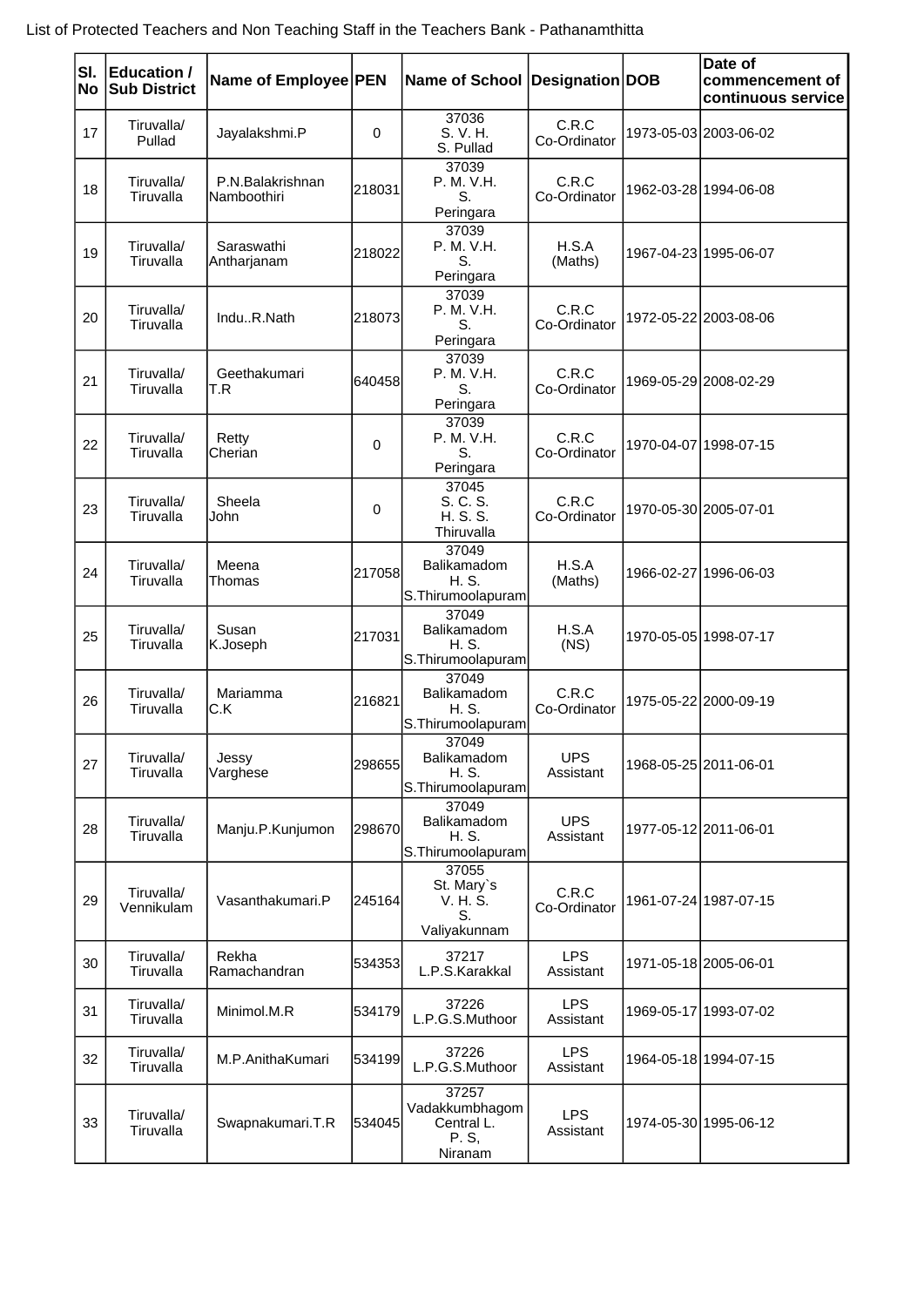| SI.<br><b>No</b> | <b>Education /</b><br><b>Sub District</b> | Name of Employee PEN  |        | Name of School Designation DOB                     |                         | Date of<br>commencement of<br>continuous service |
|------------------|-------------------------------------------|-----------------------|--------|----------------------------------------------------|-------------------------|--------------------------------------------------|
| 34               | Tiruvalla/<br>Pullad                      | Elizabeth<br>Jossy    | 691873 | 37311<br>St. John's<br>L.P.S.<br>Eraviperoor       | C.R.C<br>Co-Ordinator   | 1973-07-26 2002-06-05                            |
| 35               | Tiruvalla/<br>Vennikulam                  | Manju R.              | 529491 | 37652<br>S. N. V.<br>U. P. S.<br>Thelliyoor        | <b>UPS</b><br>Assistant | 1977-05-24 2002-06-05                            |
| 36               | Tiruvalla/<br>Vennikulam                  | Sheena V.<br>Pillai   | 529509 | 37652<br>S. N. V.<br><b>U. P. S.</b><br>Thelliyoor | <b>UPS</b><br>Assistant | 1977-05-31 2002-07-04                            |
| 37               | Tiruvalla/<br>Vennikulam                  | S.<br>Deepakumari     | 530688 | 37653<br>S. N. D.<br>P. U. P.<br>S.<br>Veliyara    | <b>UPS</b><br>Assistant | 1969-05-31 2000-06-12                            |
| 38               | Tiruvalla/<br>Vennikulam                  | Indudev               | 530683 | 37653<br>S. N. D.<br>P. U. P.<br>S.<br>Veliyara    | <b>UPS</b><br>Assistant | 1973-05-27 2000-06-07                            |
| 39               | Tiruvalla/<br>Vennikulam                  | S.<br>Sreeletha       | 530675 | 37653<br>S. N. D.<br>P. U. P.<br>S.<br>Veliyara    | <b>UPS</b><br>Assistant | 1968-04-10 1995-06-05                            |
| 40               | Pathanamthitta/<br>Konni                  | Viji<br>Abraham       | 291876 | 38010<br>St. George<br>V.H.S.S<br>Attachackal      | <b>UPS</b><br>Assistant | 1969-05-18 1994-06-06                            |
| 41               | Pathanamthitta/<br>Konni                  | Giji K<br>Baby        | 291877 | 38010<br>St. George<br>V.H.S.S<br>Attachackal      | <b>UPS</b><br>Assistant | 1966-05-27 1996-06-03                            |
| 42               | Pathanamthitta/<br>Konni                  | Salamma<br>Daniel     | 292018 | 38010<br>St. George<br>V.H.S.S<br>Attachackal      | L.G Hindi               | 1967-05-25 1997-06-02                            |
| 43               | Pathanamthitta/<br>Konni                  | Elizabath<br>P George | 292064 | 38010<br>St. George<br>V.H.S.S<br>Attachackal      | <b>UPS</b><br>Assistant | 1968-05-31 1994-06-06                            |
| 44               | Pathanamthitta/<br>Konni                  | Jaine<br>George       | 292195 | 38010<br>St. George<br>V.H.S.S<br>Attachackal      | C.R.C<br>Co-Ordinator   | 1970-05-28 2001-06-06                            |
| 45               | Pathanamthitta/<br>Konni                  | Susamma<br>George     | 292198 | 38010<br>St. George<br>V.H.S.S<br>Attachackal      | C.R.C<br>Co-Ordinator   | 1971-05-28 2001-06-06                            |
| 46               | Pathanamthitta/<br>Kozhencherry           | T Anitha              | 258164 | 38026<br>S.N.D.P.H.S<br>Edappariyaram              | <b>UPS</b><br>Assistant | 1974-05-30 1994-06-06                            |
| 47               | Pathanamthitta/<br>Pathanamthitta K       | Sreelatha             | 297887 | 38030<br>K.R.P.M.H.S.S.<br>Seethathode             | H.S.A<br>(P.S)          | 1968-05-30 2000-06-05                            |
| 48               | Pathanamthitta/<br>Pathanamthitta Thomas  | Seena                 | 297814 | 38030<br>K.R.P.M.H.S.S.<br>Seethathode             | H.S.A<br>(SS)           | 1970-05-15 1999-06-02                            |
| 49               | Pathanamthitta/<br>Pathanamthitta   PM    | Deepa Nair            | 675646 | 38030<br>K.R.P.M.H.S.S.<br>Seethathode             | <b>LPS</b><br>Assistant | 1981-01-01 2008-06-01                            |
| 50               | Pathanamthitta/<br>Pathanamthitta         | Smitha K R            | 311050 | 38031<br>V.K.N.M<br>.V.H.S.S<br>Vayyattupuzha      | <b>UPS</b><br>Assistant | 1968-03-18 1990-07-09                            |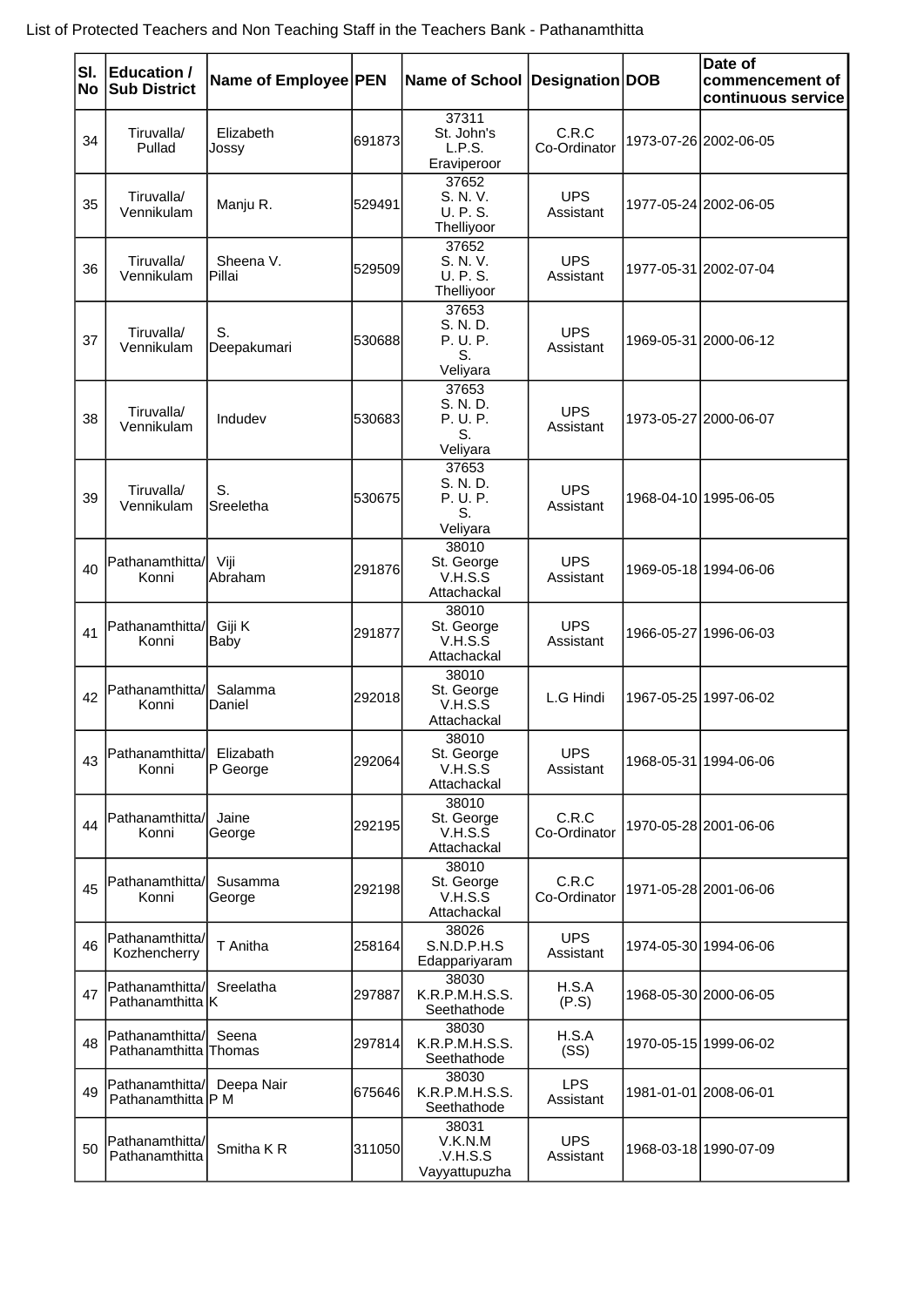List of Protected Teachers and Non Teaching Staff in the Teachers Bank - Pathanamthitta

| SI. | Education /<br>No Sub District           | Name of Employee PEN |        | Name of School Designation DOB                |                         | Date of<br>commencement of<br>continuous service |
|-----|------------------------------------------|----------------------|--------|-----------------------------------------------|-------------------------|--------------------------------------------------|
| 51  | Pathanamthitta/<br>Pathanamthitta        | Latha R              | 310973 | 38031<br>V.K.N.M<br>.V.H.S.S<br>Vayyattupuzha | <b>UPS</b><br>Assistant | 1965-05-20 1991-06-20                            |
| 52  | Pathanamthitta/<br>Pathanamthitta        | Rajan M R            | 310932 | 38031<br>V.K.N.M<br>.V.H.S.S<br>Vayyattupuzha | <b>UPS</b><br>Assistant | 1961-05-30 1991-06-20                            |
| 53  | Pathanamthitta/<br>Pathanamthitta S      | Sujadevi T           | 310910 | 38031<br>V.K.N.M<br>.V.H.S.S<br>Vayyattupuzha | <b>UPS</b><br>Assistant | 1969-05-2011992-06-04                            |
| 54  | Pathanamthitta/<br>Pathanamthitta A G    | Jayakumari           | 310969 | 38031<br>V.K.N.M<br>.V.H.S.S<br>Vayyattupuzha | <b>UPS</b><br>Assistant | 1969-05-23 1992-06-24                            |
| 55  | Pathanamthitta/<br>Pathanamthitta S      | Sreelatha            | 310905 | 38031<br>V.K.N.M<br>.V.H.S.S<br>Vayyattupuzha | <b>UPS</b><br>Assistant | 1965-05-05 1992-06-25                            |
| 56  | Pathanamthitta/<br>Pathanamthitta John   | Saji P               | 310987 | 38031<br>V.K.N.M<br>.V.H.S.S<br>Vayyattupuzha | <b>UPS</b><br>Assistant | 1966-05-30 1993-07-26                            |
| 57  | Pathanamthitta/<br>Pathanamthitta P      | Vijayamma            | 311007 | 38031<br>V.K.N.M<br>.V.H.S.S<br>Vayyattupuzha | L.G<br>Sanskrit         | 1961-03-23 1989-06-01                            |
| 58  | Pathanamthitta/<br>Pathanamthitta Philip | Susan                | 310901 | 38031<br>V.K.N.M<br>.V.H.S.S<br>Vayyattupuzha | LPS<br>Assistant        | 1971-05-20 1992-06-04                            |
| 59  | Pathanamthitta/<br>Pathanamthitta        | Sheeja K             | 310933 | 38031<br>V.K.N.M<br>.V.H.S.S<br>Vayyattupuzha | <b>UPS</b><br>Assistant | 1965-05-30 1997-06-02                            |
| 60  | Pathanamthitta/<br>Pathanamthitta        | Priya T              | 540550 | 38031<br>V.K.N.M<br>.V.H.S.S<br>Vayyattupuzha | <b>LPS</b><br>Assistant | 1970-05-30 1993-06-07                            |
| 61  | Pathanamthitta/<br>Pathanamthitta George | Aleyamma             | 526381 | 38031<br>V.K.N.M<br>.V.H.S.S<br>Vayyattupuzha | LPS<br>Assistant        | 1964-03-30 1991-07-24                            |
| 62  | Pathanamthitta/<br>Pathanamthitta        | Lali D               | 531919 | 38031<br>V.K.N.M<br>.V.H.S.S<br>Vayyattupuzha | <b>UPS</b><br>Assistant | 1963-02-20 1992-06-01                            |
| 63  | Pathanamthitta/<br>Konni                 | N K<br>Sasikala      | 293801 | 38035<br>Amrita.V.H.S.S.<br>Kooni             | H.S.A<br>(Malayalam)    | 1968-05-30 2003-06-02                            |
| 64  | Pathanamthitta/<br>Konni                 | Sheejakumari<br>R    | 293785 | 38035<br>Amrita.V.H.S.S.<br>Kooni             | H.S.A<br>(Malayalam)    | 1967-05-20 2004-06-14                            |
| 65  | Pathanamthitta/<br>Konni                 | R Yamuna<br>Devi     | 617773 | 38035<br>Amrita.V.H.S.S.<br>Kooni             | H.S.A<br>(NS)           | 1970-11-14 1995-07-28                            |
| 66  | Pathanamthitta/<br>Konni                 | Mony<br>Daniel       | 647057 | 38035<br>Amrita.V.H.S.S.<br>Kooni             | FT Menial               | 1964-05-10 2010-11-06                            |
| 67  | Pathanamthitta/<br>Konni                 | Anny John            | 294970 | 38036<br>St. George<br>H.S<br>Oottupara       | <b>UPS</b><br>Assistant | 1971-04-12 2006-06-05                            |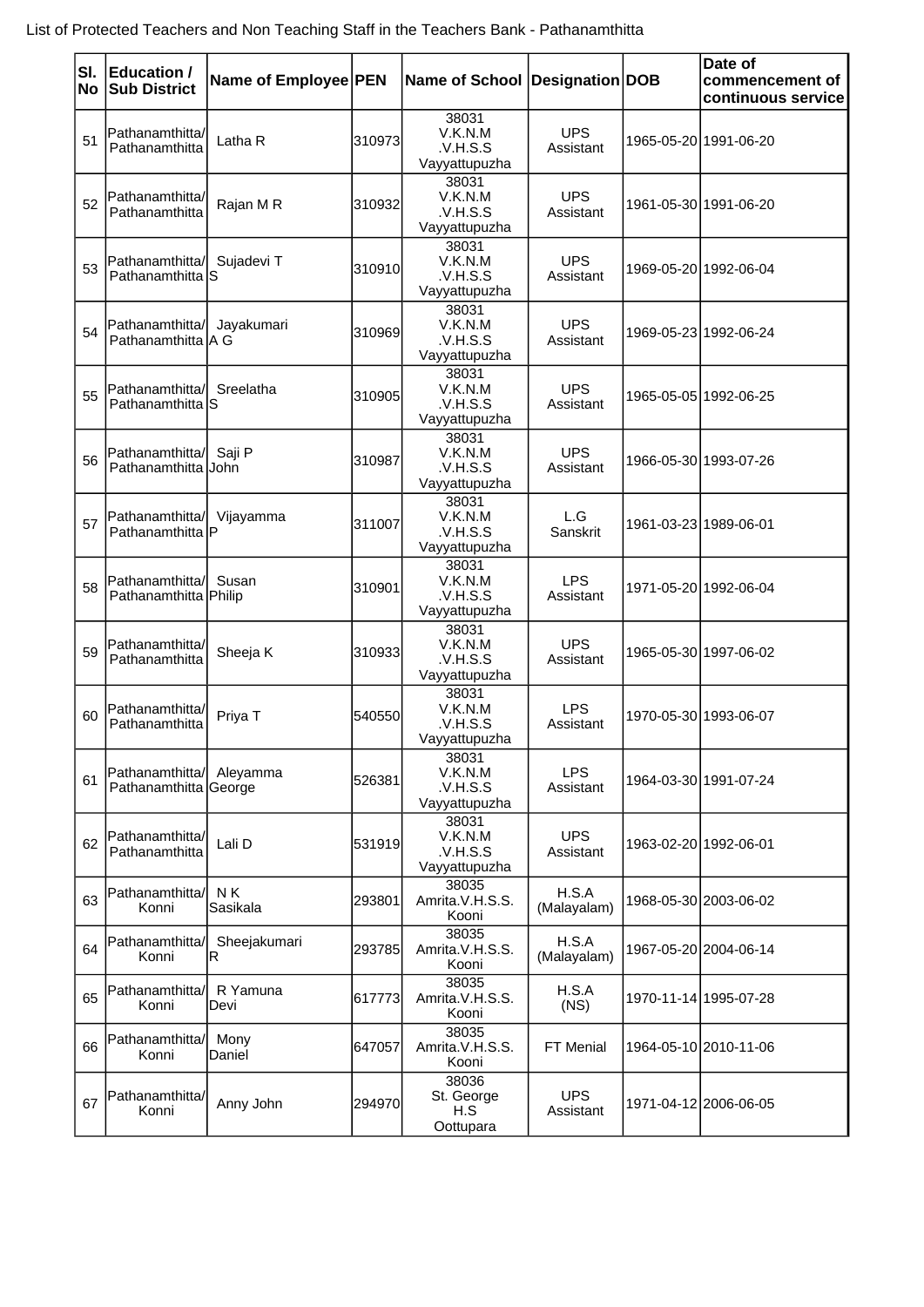| SI.<br><b>No</b> | Education /<br><b>Sub District</b> | Name of Employee PEN      |        | Name of School Designation DOB                |                       |                       | Date of<br>commencement of<br>continuous service |
|------------------|------------------------------------|---------------------------|--------|-----------------------------------------------|-----------------------|-----------------------|--------------------------------------------------|
| 68               | Pathanamthitta/<br>Konni           | Ammini<br>Thomas          | 294914 | 38036<br>St. George<br>H.S<br>Oottupara       | L.G Hindi             |                       | 1972-02-10 2003-06-02                            |
| 69               | Pathanamthitta/<br>Konni           | <b>BINI Sam</b>           | 294947 | 38036<br>St. George<br>H.S<br>Oottupara       | H.S.A<br>(Malayalam)  |                       | 1974-03-01 1999-10-11                            |
| 70               | Pathanamthitta/<br>Konni           | <b>Bindhu</b><br>Thomas   | 294933 | 38036<br>St. George<br>H.S<br>Oottupara       | H.S.A<br>(Maths)      |                       | 1976-03-16 2003-06-02                            |
| 71               | Pathanamthitta/<br>Konni           | Anju V R                  | 294937 | 38036<br>St. George<br>H.S<br>Oottupara       | H.S.A<br>(English)    | 1979-05-31 2004-07-21 |                                                  |
| 72               | Pathanamthitta/<br>Konni           | Ganga D                   | 748227 | 38037<br>PSV P.M.<br>H.S.S<br>Iravon<br>Konni | C.R.C<br>Co-Ordinator |                       | 1974-02-11 2006-06-07                            |
| 73               | Pathanamthitta/<br>Konni           | Mini<br>Joseph            | 0      | 38037<br>PSV P.M.<br>H.S.S<br>Iravon<br>Konni | C.R.C<br>Co-Ordinator |                       | 1969-02-04 2006-06-05                            |
| 74               | Pathanamthitta/<br>Konni           | K<br>Ushakumari           | 299375 | 38037<br>PSV P.M.<br>H.S.S<br>Iravon<br>Konni | H.S.A<br>(P.S)        |                       | 1963-05-20 1995-07-24                            |
| 75               | Pathanamthitta/<br>Konni           | D Anitha                  | 299378 | 38037<br>PSV P.M.<br>H.S.S<br>Iravon<br>Konni | H.S.A<br>(P.S)        |                       | 1966-11-24 1996-06-03                            |
| 76               | Pathanamthitta/<br>Konni           | $\mathsf{P}$<br>Radhadevi | 299391 | 38037<br>PSV P.M.<br>H.S.S<br>Iravon<br>Konni | H.S.A<br>(NS)         | 1963-06-14 1988-06-01 |                                                  |
| 77               | Pathanamthitta/<br>Konni           | Sheeja C<br>Prabath       | 299400 | 38037<br>PSV P.M.<br>H.S.S<br>Iravon<br>Konni | H.S.A<br>(Maths)      |                       | 1968-05-31 1998-06-29                            |
| 78               | Pathanamthitta/<br>Konni           | Thara G<br>Pillai         | 299414 | 38037<br>PSV P.M.<br>H.S.S<br>Iravon<br>Konni | H.S.A<br>(NS)         |                       | 1973-12-02 2000-06-19                            |
| 79               | Pathanamthitta/<br>Konni           | Sindhu A S                | 299439 | 38037<br>PSV P.M.<br>H.S.S<br>Iravon<br>Konni | H.S.A<br>(Malayalam)  |                       | 1970-05-29 1996-07-15                            |
| 80               | Pathanamthitta/<br>Konni           | Kumari A<br>Mini          | 306797 | 38037<br>PSV P.M.<br>H.S.S<br>Iravon<br>Konni | H.S.A<br>(Malayalam)  | 1969-05-09 1999-06-01 |                                                  |
| 81               | Pathanamthitta/<br>Konni           | C Ullas                   | 306796 | 38037<br>PSV P.M.<br>H.S.S<br>Iravon<br>Konni | H.S.A<br>(Hindi)      |                       | 1971-03-08 1999-07-15                            |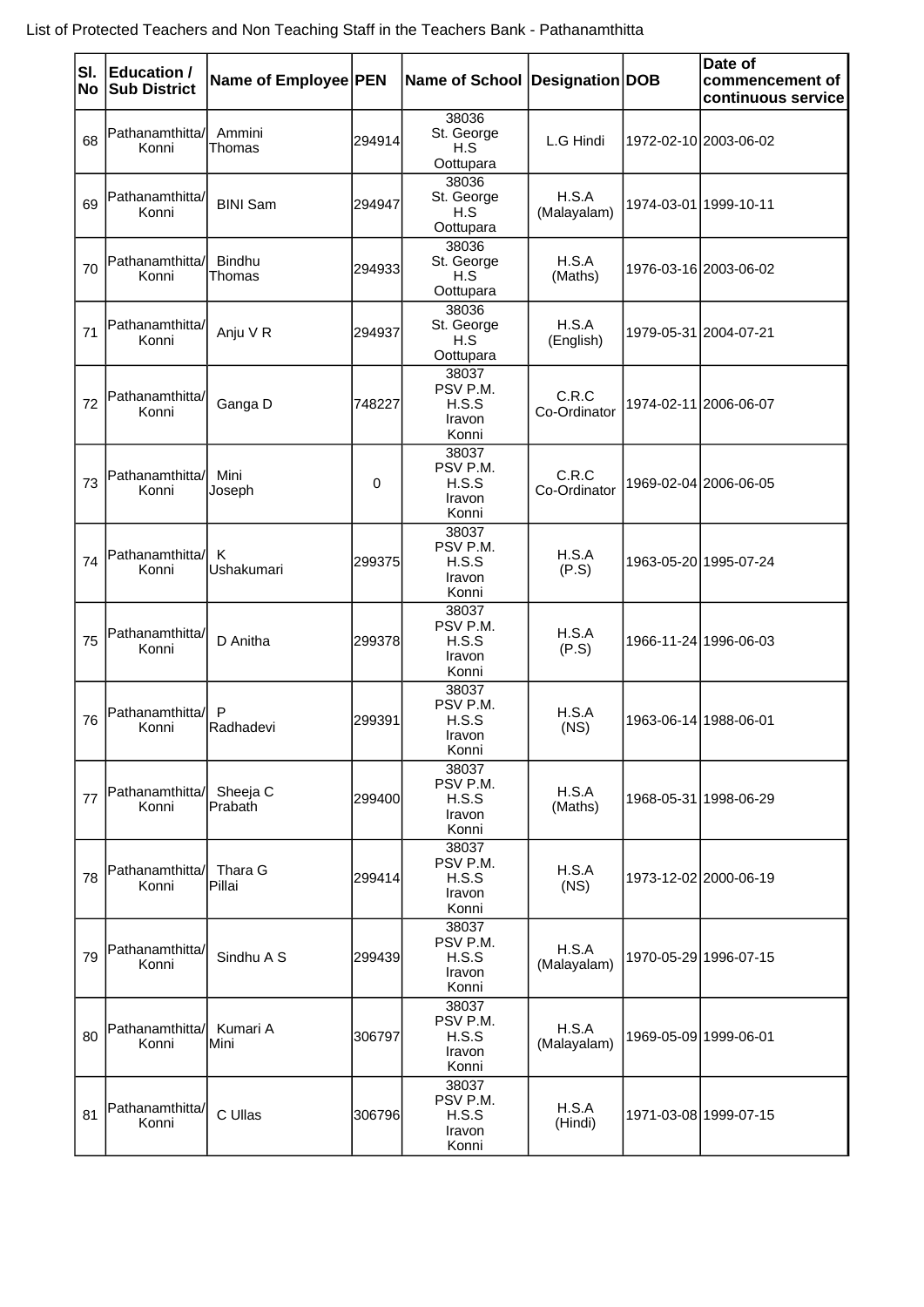| SI.<br><b>No</b> | Education /<br><b>Sub District</b> | Name of Employee PEN       |        | Name of School Designation DOB                |                         | Date of<br>commencement of<br>continuous service |
|------------------|------------------------------------|----------------------------|--------|-----------------------------------------------|-------------------------|--------------------------------------------------|
| 82               | Pathanamthitta/<br>Konni           | S Bindhu                   | 299208 | 38037<br>PSV P.M.<br>H.S.S<br>Iravon<br>Konni | <b>UPS</b><br>Assistant | 1976-05-26 2000-06-19                            |
| 83               | Pathanamthitta/<br>Konni           | Jyothish S                 | 299212 | 38037<br>PSV P.M.<br>H.S.S<br>Iravon<br>Konni | <b>UPS</b><br>Assistant | 1976-05-30 2000-08-01                            |
| 84               | Pathanamthitta/<br>Konni           | V Ajitha<br>Kumari         | 668205 | 38037<br>PSV P.M.<br>H.S.S<br>Iravon<br>Konni | <b>UPS</b><br>Assistant | 1968-05-21 2000-08-02                            |
| 85               | Pathanamthitta/<br>Konni           | T V<br>Preetha             | 299213 | 38037<br>PSV P.M.<br>H.S.S<br>Iravon<br>Konni | <b>UPS</b><br>Assistant | 1976-01-16 2000-08-07                            |
| 86               | Pathanamthitta/<br>Konni           | V <sub>N</sub><br>Sreekala | 299247 | 38037<br>PSV P.M.<br>H.S.S<br>Iravon<br>Konni | <b>UPS</b><br>Assistant | 1972-01-15 2001-07-23                            |
| 87               | Pathanamthitta/<br>Konni           | Bindhu A S                 | 299228 | 38037<br>PSV P.M.<br>H.S.S<br>Iravon<br>Konni | <b>UPS</b><br>Assistant | 1972-09-26 2001-07-23                            |
| 88               | Pathanamthitta/<br>Konni           | М<br>Rajalekshmi           | 708055 | 38037<br>PSV P.M.<br>H.S.S<br>Iravon<br>Konni | <b>UPS</b><br>Assistant | 1972-06-02 2010-06-01                            |
| 89               | Pathanamthitta/<br>Konni           | E R Asha<br>lRani          | 299251 | 38037<br>PSV P.M.<br>H.S.S<br>Iravon<br>Konni | L.G Hindi               | 1972-04-02 2005-07-15                            |
| 90               | Pathanamthitta/<br>Konni           | Beena T<br>Daniel          | 299293 | 38037<br>PSV P.M.<br>H.S.S<br>Iravon<br>Konni | <b>LPS</b><br>Assistant | 1972-11-12 2002-06-01                            |
| 91               | Pathanamthitta/<br>Konni           | K<br>Vijayasree            | 299311 | 38037<br>PSV P.M.<br>H.S.S<br>Iravon<br>Konni | <b>LPS</b><br>Assistant | 1972-05-31 2004-07-23                            |
| 92               | Pathanamthitta/Elsy<br>Konni       | Renjini<br>Thomas          | 299323 | 38037<br>PSV P.M.<br>H.S.S<br>Iravon<br>Konni | LPS<br>Assistant        | 1973-05-31 2005-07-15                            |
| 93               | Pathanamthitta/<br>Konni           | Sreelekshmi<br>V S         | 299325 | 38037<br>PSV P.M.<br>H.S.S<br>Iravon<br>Konni | <b>LPS</b><br>Assistant | 1986-05-30 2005-11-14                            |
| 94               | Pathanamthitta/<br>Konni           | G Rajani                   | 299466 | 38037<br>PSV P.M.<br>H.S.S<br>Iravon<br>Konni | <b>FT</b> Menial        | 1978-04-15 2004-10-11                            |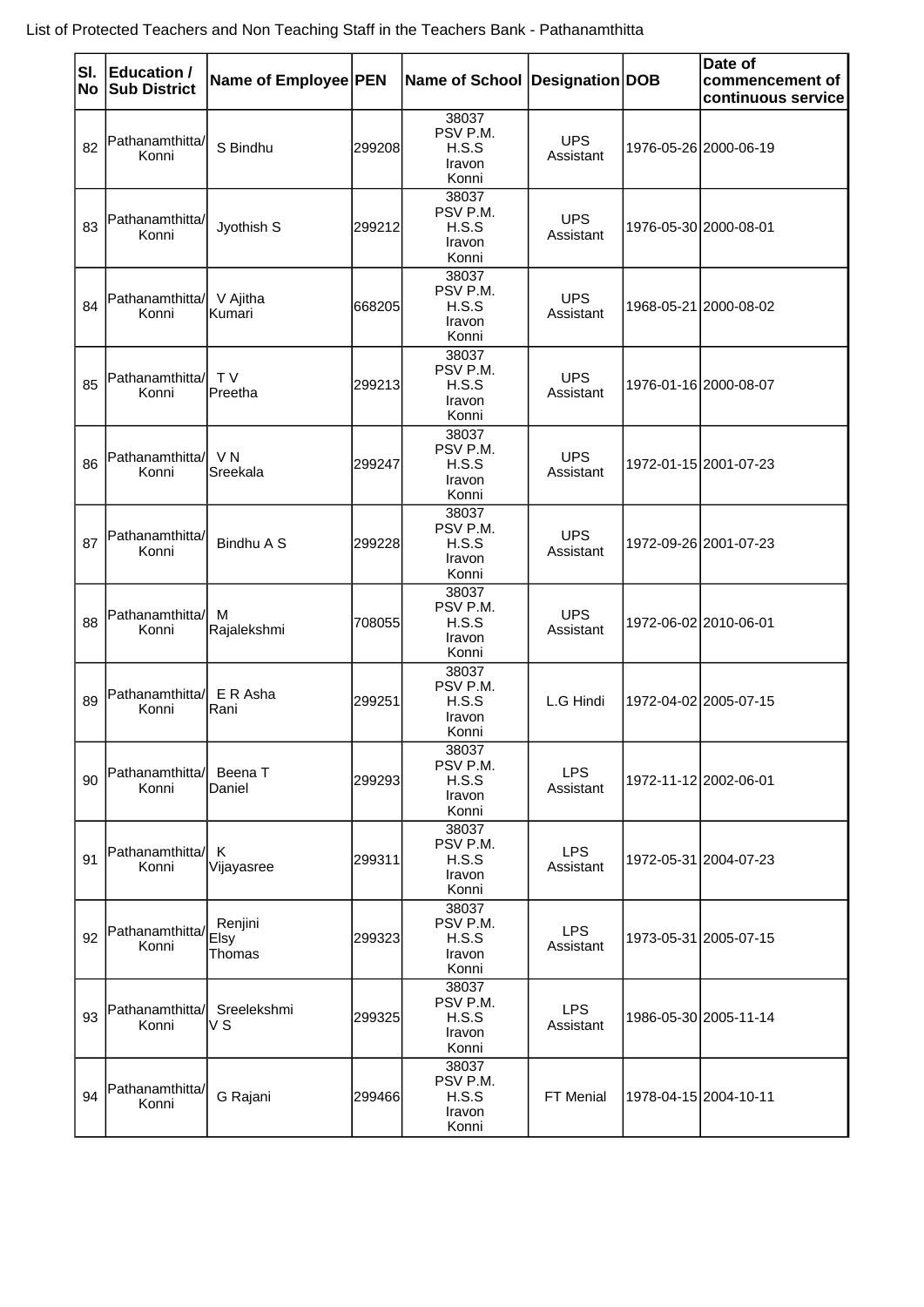| SI.<br><b>No</b> | <b>Education /</b><br><b>Sub District</b> | Name of Employee PEN              |        | Name of School Designation DOB                             |                         | Date of<br>commencement of<br>continuous service |
|------------------|-------------------------------------------|-----------------------------------|--------|------------------------------------------------------------|-------------------------|--------------------------------------------------|
| 95               | Pathanamthitta/<br>Konni                  | Dhanya R<br>Chandran              | 748226 | 38037<br>PSV P.M.<br>H.S.S<br>Iravon<br>Konni              | C.R.C<br>Co-Ordinator   | 1979-12-12 2006-06-05                            |
| 96               | Pathanamthitta/<br>Konni                  | Nisha S                           | 0      | 38037<br>PSV P.M.<br>H.S.S<br>Iravon<br>Konni              | C.R.C<br>Co-Ordinator   | 1970-05-25 2006-06-07                            |
| 97               | Pathanamthitta/<br>Kozhencherry           | Junu<br>Philip                    | 255874 | 38042<br>St Mary's<br>Girls High<br>School<br>Kozhencherry | <b>UPS</b><br>Assistant | 1971-05-25 2005-07-14                            |
| 98               | Pathanamthitta/<br>Kozhencherry           | Anitha<br>ltty                    | 255709 | 38042<br>St Mary's<br>Girls High<br>School<br>Kozhencherry | H.S.A<br>(Maths)        | 1971-05-30 1999-12-10                            |
| 99               | Pathanamthitta/<br>Kozhencherry           | Mini<br>George                    | 255568 | 38042<br>St Mary's<br>Girls High<br>School<br>Kozhencherry | H.S.A<br>(Maths)        | 1979-01-16 2009-07-14                            |
| 100              | Pathanamthitta/<br>Kozhencherry           | PushpaGeorge                      | 255935 | 38042<br>St Mary's<br>Girls High<br>School<br>Kozhencherry | <b>UPS</b><br>Assistant | 1971-05-29 2007-07-14                            |
| 101              | Pathanamthitta/<br>Kozhencherry           | Aniamma<br>Thomas                 | 255013 | 38042<br>St Mary's<br>Girls High<br>School<br>Kozhencherry | H.S.A<br>(Malayalam)    | 1969-05-20 2008-07-14                            |
| 102              | Pathanamthitta/<br>Kozhencherry           | Shiny<br>Elizabeth<br>Mathew      | 734733 | 38042<br>St Mary`s<br>Girls High<br>School<br>Kozhencherry | H.S.A<br>(English)      | 1971-05-16 2003-07-03                            |
| 103              | Pathanamthitta/<br>Kozhencherry           | <b>Bindhu</b><br>Mariam<br>Philip | 734732 | 38042<br>St Mary's<br>Girls High<br>School<br>Kozhencherry | <b>UPS</b><br>Assistant | 1980-07-12 2003-06-02                            |
| 104              | Pathanamthitta/<br>Kozhencherry           | Glen Priya<br>John                | 252981 | 38042<br>St Mary's<br>Girls High<br>School<br>Kozhencherry | H.S.A<br>(Malayalam)    | 1973-03-05 2002-06-05                            |
| 105              | Pathanamthitta/<br>Pathanamthitta         | <b>Binu</b><br>Abraham            | 297075 | 38044<br>T.T.T.M.V.H.S.S<br>Vadasserikkara                 | H.S.A<br>(P.S)          | 1972-11-28 2006-06-05                            |
| 106              | Pathanamthitta/<br>Pathanamthitta         | ShinyMolJose                      | 207084 | 38044<br>T.T.T.M.V.H.S.S<br>Vadasserikkara                 | H.S.A<br>(NS)           | 1965-05-25 2000-06-05                            |
| 107              | Pathanamthitta/<br>Pathanamthitta         | Reny K<br>Thomas                  | 297092 | 38044<br>T.T.T.M.V.H.S.S<br>Vadasserikkara                 | H.S.A<br>(Maths)        | 1969-05-30 2000-06-05                            |
| 108              | Pathanamthitta/<br>Pathanamthitta George  | Subi                              | 297070 | 38044<br>T.T.T.M.V.H.S.S<br>Vadasserikkara                 | H.S.A<br>(Maths)        | 1973-05-17 2001-06-06                            |
| 109              | Pathanamthitta/<br>Pathanamthitta Abraham | <b>Bindhu</b>                     | 297094 | 38044<br>T.T.T.M.V.H.S.S<br>Vadasserikkara                 | H.S.A<br>(Maths)        | 1975-05-17 2002-06-05                            |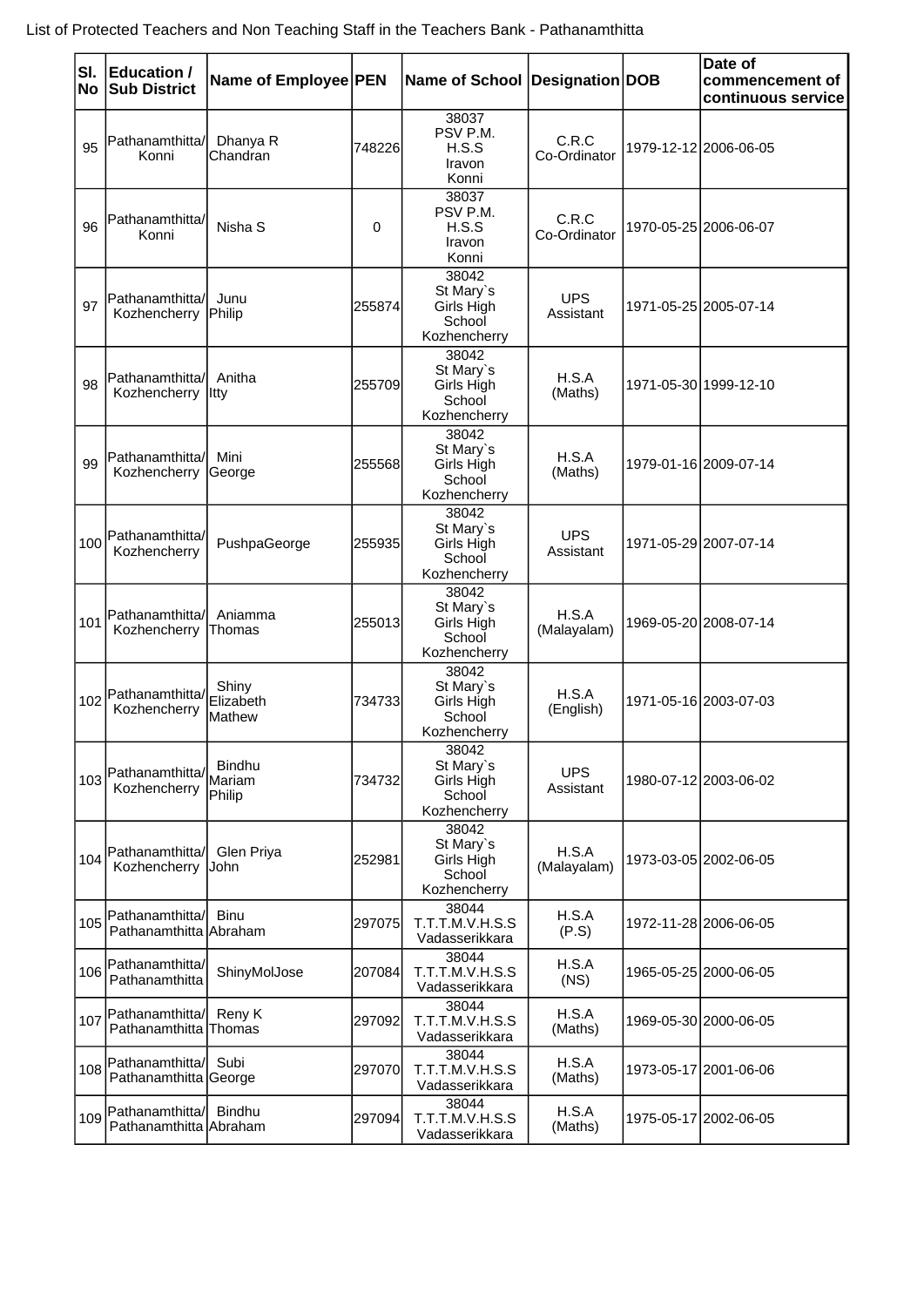| SI.<br><b>No</b> | <b>Education /</b><br><b>Sub District</b>     | Name of Employee PEN |        | Name of School Designation DOB                          |                         |                       | Date of<br>commencement of<br>continuous service |
|------------------|-----------------------------------------------|----------------------|--------|---------------------------------------------------------|-------------------------|-----------------------|--------------------------------------------------|
| 110              | Pathanamthitta/<br>Pathanamthitta Padmanabhan | Deepa K              | 296918 | 38044<br>T.T.T.M.V.H.S.S<br>Vadasserikkara              | H.S.A<br>(Hindi)        |                       | 1974-05-25 2007-06-01                            |
| 111              | Pathanamthitta/<br>Pathanamthitta Thomas      | Boby                 | 297018 | 38044<br>T.T.T.M.V.H.S.S<br>Vadasserikkara              | <b>UPS</b><br>Assistant | 1975-11-01 2011-06-01 |                                                  |
| 112              | Pathanamthitta/<br>Pathanamthitta Chacko      | Rejin P              | 280063 | 38045<br>H.S<br>Maniyar                                 | H.S.A<br>(Maths)        | 1968-05-29 1991-07-01 |                                                  |
| 113              | Pathanamthitta/<br>Pathanamthitta S           | Jayakumari           | 292688 | 38050<br>MPV.H.S.S<br>Kumbazha                          | <b>UPS</b><br>Assistant |                       | 1971-05-30 1996-11-18                            |
| 114              | Pathanamthitta/<br>Pathanamthitta             | Venugopalakurupu     | 292010 | 38050<br>MPV.H.S.S<br>Kumbazha                          | H.S.A<br>(Sanskrit)     |                       | 1962-05-28 1989-06-15                            |
| 115              | Pathanamthitta/<br>Pathanamthitta Chacko      | Deenamma             | 671740 | 38050<br>MPV.H.S.S<br>Kumbazha                          | <b>UPS</b><br>Assistant |                       | 1966-05-30 1998-06-01                            |
| 116              | Pathanamthitta/<br>Pathanamthitta Kumar S     | Sunil                | 671737 | 38050<br>MPV.H.S.S<br>Kumbazha                          | <b>UPS</b><br>Assistant |                       | 1973-04-18 2000-06-05                            |
| 117              | Pathanamthitta/<br>Adoor                      | Vishnu B             | 677488 | 38053<br>P.G.M.<br>Boys H.S<br>Parakode                 | H.S.A<br>(P.S)          |                       | 1983-05-24 2007-08-23                            |
| 118              | Pathanamthitta/<br>Adoor                      | Remya R              | 690557 | 38053<br>P.G.M.<br>Boys H.S<br>Parakode                 | <b>UPS</b><br>Assistant |                       | 1984-05-15 2008-06-02                            |
| 119              | Pathanamthitta/<br>Adoor                      | Jayasree T<br>G      | 677486 | 38053<br>P.G.M.<br>Boys H.S<br>Parakode                 | <b>UPS</b><br>Assistant |                       | 1975-05-14 2008-06-03                            |
| 120              | Pathanamthitta/<br>Adoor                      | Jacob P<br>Abraham   | 298823 | 38053<br>P.G.M.<br>Boys H.S<br>Parakode                 | L.G Hindi               |                       | 1973-01-12 2000-06-05                            |
|                  | 121 Pathanamthitta/<br>Adoor                  | Pushpalatha<br>G     | 298754 | 38053<br>P.G.M.<br>Boys H.S<br>Parakode                 | H.S.A<br>(NS)           | 1964-05-2011999-06-01 |                                                  |
| 122              | Pathanamthitta/<br>Adoor                      | G Manoj              | 298777 | 38053<br>P.G.M.<br>Boys H.S<br>Parakode                 | H.S.A<br>(Malayalam)    |                       | 1975-04-01 2000-06-05                            |
| 123              | Pathanamthitta/<br>Adoor                      | Sandhya R            | 298822 | 38053<br>P.G.M.<br>Boys H.S<br>Parakode                 | H.S.A<br>(Maths)        |                       | 1973-05-30 1999-06-01                            |
| 124              | Pathanamthitta/<br>Adoor                      | Beegum A<br>Mufeeda  | 677481 | 38053<br>P.G.M.<br>Boys H.S<br>Parakode                 | <b>UPS</b><br>Assistant |                       | 1984-05-03 2008-06-04                            |
| 125              | Pathanamthitta/<br>Adoor                      | Preetha K<br>R       | 783521 | 38054<br>Kodumon<br>H.S<br>Kodumon                      | H.S.A<br>(SS)           |                       | 1974-04-22 2001-07-13                            |
| 126              | Pathanamthitta/<br>Adoor                      | Cinimol G<br>S       | 772827 | 38054<br>Kodumon<br>H.S<br>Kodumon                      | H.S.A<br>(SS)           |                       | 1976-02-01 2001-07-27                            |
| 127              | Pathanamthitta/<br>Pathanamthitta Sam         | Anoop John           | 654218 | 38056<br>St. Mary's<br>High<br>School<br>Pathanamthitta | H.S.A<br>(Maths)        | 1980-11-05 2009-06-01 |                                                  |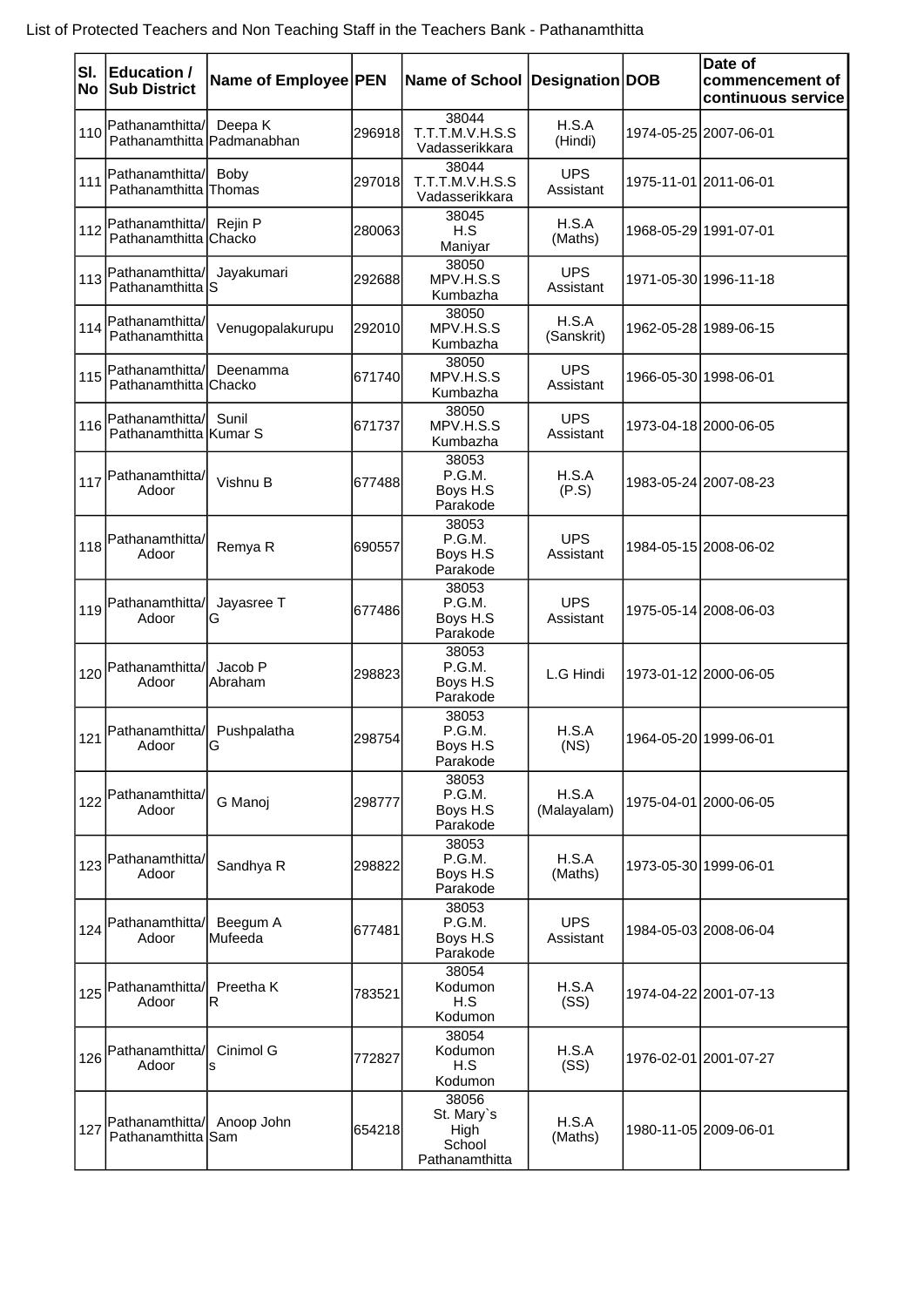| SI.<br><b>No</b> | <b>Education /</b><br><b>Sub District</b> | Name of Employee PEN |        | Name of School Designation DOB                          |                                           |                       | Date of<br>commencement of<br>continuous service |
|------------------|-------------------------------------------|----------------------|--------|---------------------------------------------------------|-------------------------------------------|-----------------------|--------------------------------------------------|
| 128              | Pathanamthitta/<br>Pathanamthitta         | Rexy P K             | 674734 | 38056<br>St. Mary's<br>High<br>School<br>Pathanamthitta | H.S.A<br>(English)                        |                       | 1977-10-16 2003-11-05                            |
| 129              | Pathanamthitta/<br>Pathanamthitta         | Binu K Sam           | 306616 | 38056<br>St. Mary`s<br>High<br>School<br>Pathanamthitta | H.S.A<br>(Malayalam)                      |                       | 1975-10-12 2003-06-02                            |
| 130              | Pathanamthitta/<br>Pathanamthitta Sivan   | Bindhu T             | 306823 | 38056<br>St. Mary`s<br>High<br>School<br>Pathanamthitta | L.G Hindi                                 |                       | 1973-04-10 2006-06-05                            |
| 131              | Pathanamthitta/<br>Ranni                  | Deepthy S            | 273040 | 38063<br>High<br>School<br>Ranni<br>Perunad             | H.S.A<br>(SS)                             |                       | 1974-05-15 2001-06-06                            |
| 132              | Pathanamthitta/<br>Ranni                  | V G<br>Kishore       | 273240 | 38063<br>High<br>School<br>Ranni<br>Perunad             | <b>UPS</b><br>Assistant                   |                       | 1979-07-05 2006-06-05                            |
| 133              | Pathanamthitta/<br>Ranni                  | Geetha S             | 273782 | 38063<br>High<br>School<br>Ranni<br>Perunad             | H.S.A<br>(Malayalam)                      | 1972-05-28 2005-06-01 |                                                  |
| 134              | Pathanamthitta/<br>Ranni                  | Rajan T P            | 273736 | 38063<br>High<br>School<br>Ranni<br>Perunad             | H.S.A<br>(SS)                             |                       | 1971-05-21 2001-06-06                            |
| 135              | Pathanamthitta/<br>Ranni                  | Rejani A V           | 273065 | 38063<br>High<br>School<br>Ranni<br>Perunad             | <b>UPS</b><br>Assistant                   | 1980-05-24 2005-06-01 |                                                  |
| 136              | Pathanamthitta/<br>Ranni                  | Sreelatha<br>S       | 273696 | 38063<br>High<br>School<br>Ranni<br>Perunad             | H.S.A<br>(Hindi)                          |                       | 1963-02-07 2000-06-05                            |
| 137              | Pathanamthitta/<br>Ranni                  | Saiju<br>Zacharia    | 692819 | 38065<br>St.<br>Joseph's<br>H.S<br>Naranamoozhy         | H.S.A<br>(NS)                             |                       | 1978-05-30 2004-06-02                            |
| 138              | Pathanamthitta/<br>Ranni                  | Mathew T<br>George   | 282251 | 38067<br>Ebenezer<br>H.S<br>Ettichuvadu                 | Physical<br>Education<br>Teacher<br>(H.S) |                       | 1967-09-19 1989-06-01                            |
| 139              | Pathanamthitta/<br>Ranni                  | Jessy<br>Philip      | 281726 | 38067<br>Ebenezer<br>H.S<br>Ettichuvadu                 | L.G Hindi                                 |                       | 1967-07-28 1992-07-02                            |
| 140              | Pathanamthitta/<br>Ranni                  | Sindhu P<br>Nair     | 674381 | 38074<br>PCHS<br>Pulloopuram                            | H.S.A<br>(Malayalam)                      |                       | 1977-03-30 2008-06-02                            |
| 141              | Pathanamthitta/<br>Ranni                  | Jayasree P<br>Κ      | 281031 | 38074<br>PCHS<br>Pulloopuram                            | <b>UPS</b><br>Assistant                   |                       | 1973-03-02 2004-06-02                            |
| 142              | Pathanamthitta/<br>Ranni                  | ASha G               | 280977 | 38074<br>PCHS<br>Pulloopuram                            | L.G Hindi                                 | 1971-05-28 1999-06-01 |                                                  |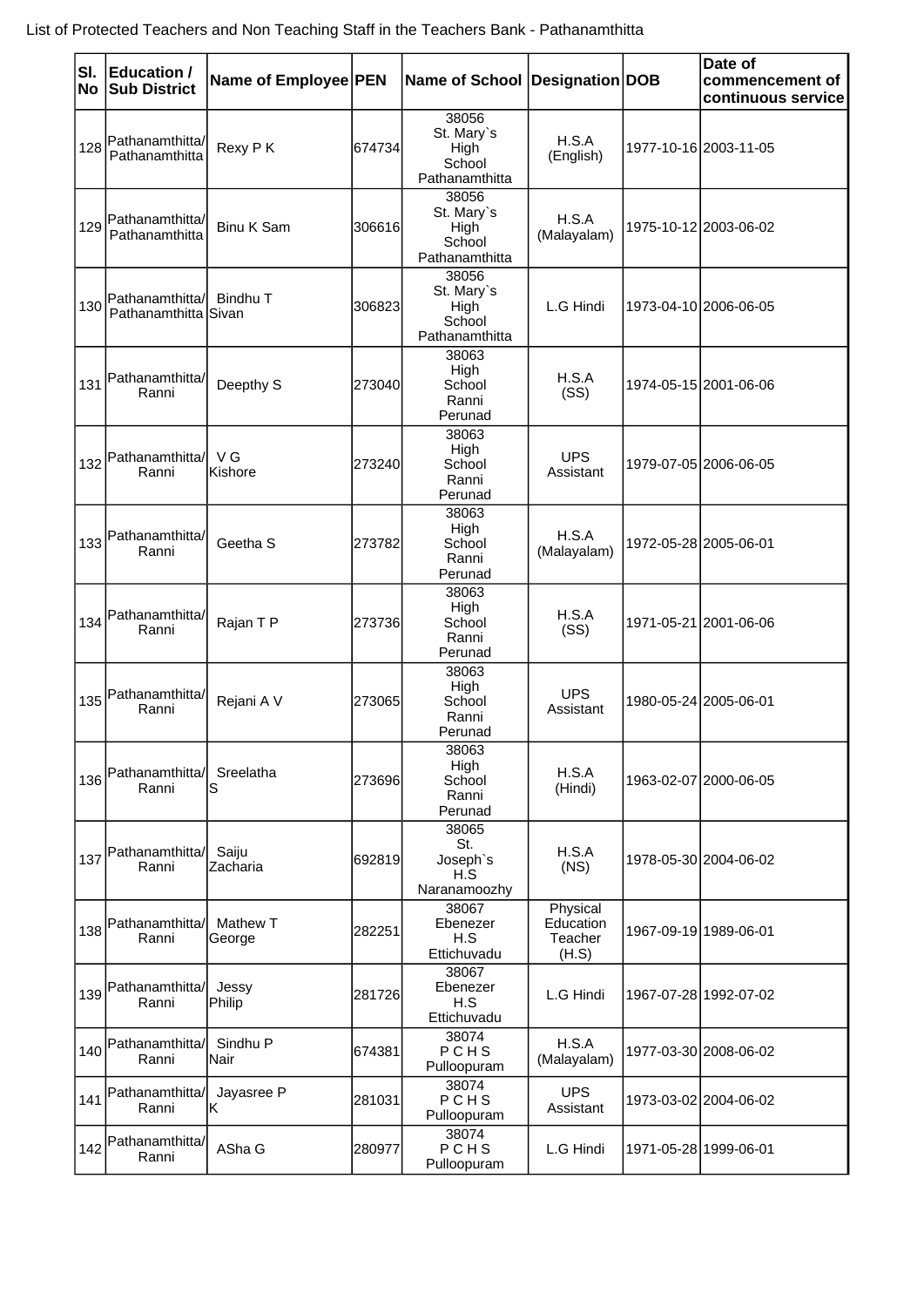| SI.<br>No | <b>Education /</b><br><b>Sub District</b> | Name of Employee PEN     |        | Name of School   Designation   DOB              |                                           | Date of<br>commencement of<br>continuous service |
|-----------|-------------------------------------------|--------------------------|--------|-------------------------------------------------|-------------------------------------------|--------------------------------------------------|
| 143       | Pathanamthitta/<br>Ranni                  | Jose<br>Abharam          | 280918 | 38074<br>PCHS<br>Pulloopuram                    | Physical<br>Education<br>Teacher<br>(H.S) | 1969-05-20 1989-06-01                            |
| 144       | Pathanamthitta/<br>Adoor                  | Blessy<br>Philip         | 307945 | 38086<br>P.G.M.<br>Girls H.S<br>Parakode        | H.S.A<br>(P.S)                            | 1978-03-31 2003-06-26                            |
| 145       | Pathanamthitta/<br>Adoor                  | Suja K                   | 307764 | 38086<br>P.G.M.<br>Girls H.S<br>Parakode        | L.G Hindi                                 | 1980-03-17 2002-06-05                            |
| 146       | Pathanamthitta/<br>Adoor                  | Deepa<br>Kumari          | 307930 | 38086<br>P.G.M.<br>Girls H.S<br>Parakode        | <b>UPS</b><br>Assistant                   | 1977-05-20 2009-06-01                            |
| 147       | Pathanamthitta/<br>Adoor                  | Thara<br>Chandran        | 307875 | 38086<br>P.G.M.<br>Girls H.S<br>Parakode        | H.S.A<br>(Malayalam)                      | 1973-05-30 2006-06-05                            |
| 148       | Pathanamthitta/<br>Pandalam               | Prajith<br>Prasannakumar | 309523 | 38098<br>S.V.H.S<br>Pongalady                   | H.S.A<br>(English)                        | 1979-08-10 2005-06-01                            |
| 149       | Pathanamthitta/<br>Pandalam               | Jayash J S               | 692143 | 38098<br>S.V.H.S<br>Pongalady                   | L.G Hindi                                 | 1978-05-25 2006-06-05                            |
| 150       | Pathanamthitta/<br>Pandalam               | Thomas<br>Mathew         | 309398 | 38099<br>St. Paul's<br><b>HS</b><br>Nariyapuram | H.S.A<br>(Hindi)                          | 1967-05-25 1992-09-01                            |
| 151       | Pathanamthitta/<br>Adoor                  | м<br>Abdulkharim         | 308786 | 38104<br>P.U.S.P.M.H.S.<br>Pallickal            | H.S.A<br>(Arabic)                         | 1961-05-15 1990-07-31                            |
| 152       | Pathanamthitta/<br>Adoor                  | C Sobha                  | 308769 | 38104<br>P.U.S.P.M.H.S.<br>Pallickal            | H.S.A<br>(Maths)                          | 1965-05-27 1993-06-08                            |
| 153       | Pathanamthitta/<br>Adoor                  | P Suma                   | 308822 | 38104<br>P.U.S.P.M.H.S.<br>Pallickal            | <b>LPS</b><br>Assistant                   | 1962-06-15 1995-06-15                            |
| 154       | Pathanamthitta/<br>Adoor                  | N<br>Meenakumari         | 308838 | 38104<br>P.U.S.P.M.H.S.<br>Pallickal            | <b>UPS</b><br>Assistant                   | 1969-05-27 1993-06-07                            |
| 155       | Pathanamthitta/<br>Adoor                  | K<br>Ramamaniamma        | 308797 | 38104<br>P.U.S.P.M.H.S.<br>Pallickal            | H.S.A<br>(Malayalam)                      | 1970-05-30 1992-07-15                            |
| 156       | Pathanamthitta/<br>Adoor                  | Maya<br>Gopinadh         | 536711 | 38256<br>G.P.M.U.P.S<br>Bhoothamkara            | <b>UPS</b><br>Assistant                   | 1975-02-2011993-07-31                            |
| 157       | Pathanamthitta/<br>Adoor                  | Jayasree.P.R             | 565250 | 38265<br>S.K.V<br>U.P.S<br>Mundappally          | <b>UPS</b><br>Assistant                   | 1967-05-30 1993-07-30                            |
| 158       | Pathanamthitta/<br>Adoor                  | Sheeja.M                 | 565855 | 38265<br>S.K.V<br>U.P.S<br>Mundappally          | <b>UPS</b><br>Assistant                   | 1971-06-24 2011-06-01                            |
| 159       | Pathanamthitta/<br>Adoor                  | Jaya.P.Chacko            | 537545 | 38266<br>St. George<br>U.P.S<br>Nedumon         | <b>UPS</b><br>Assistant                   | 1968-05-28 2008-06-02                            |
| 160       | Pathanamthitta/<br>Adoor                  | Mini.G                   | 536565 | 38267<br>N.S U.P.S<br>Parakode                  | <b>UPS</b><br>Assistant                   | 1965-05-30 1993-07-30                            |
| 161       | Pathanamthitta/<br>Adoor                  | Anantha<br>Kumari.K.R    | 536577 | 38267<br>N.S U.P.S<br>Parakode                  | <b>UPS</b><br>Assistant                   | 1971-03-13 1992-06-01                            |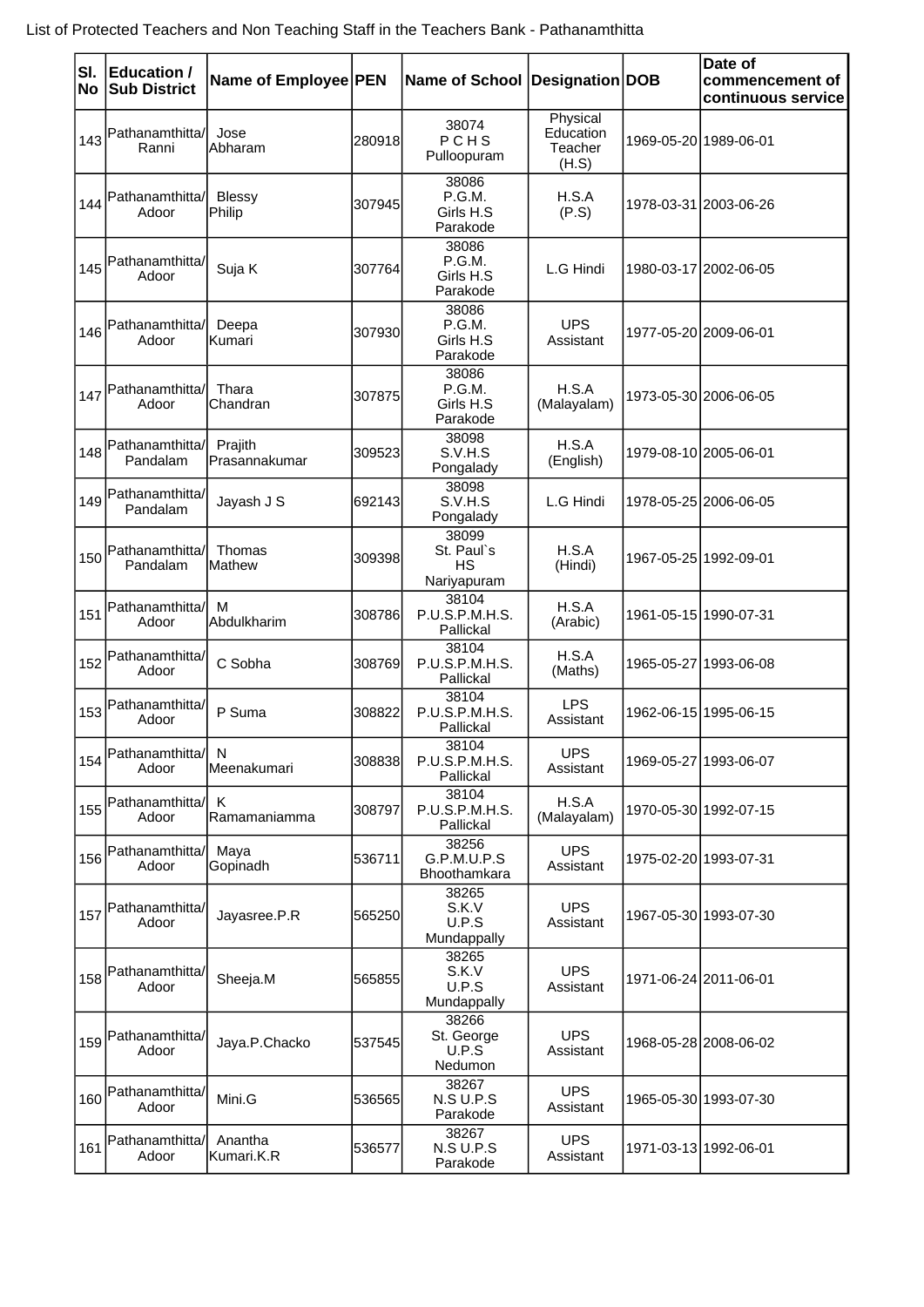| SI.<br>No | Education /<br><b>Sub District</b>         | Name of Employee PEN |        | Name of School Designation DOB              |                         | Date of<br>commencement of<br>continuous service |
|-----------|--------------------------------------------|----------------------|--------|---------------------------------------------|-------------------------|--------------------------------------------------|
| 162       | Pathanamthitta/<br>Adoor                   | Jayakumari.N         | 536557 | 38267<br>N.S U.P.S<br>Parakode              | <b>UPS</b><br>Assistant | 1964-04-18 1993-06-07                            |
| 163       | Pathanamthitta/<br>Adoor                   | Smitha.K.Sathyan     | 564376 | 38268<br>T.K.M.V<br>U.P.S<br>Pannivizha     | <b>UPS</b><br>Assistant | 0000-00-00 1998-01-06                            |
| 164       | Pathanamthitta/<br>Adoor                   | Sreekala.P           | 564378 | 38268<br>T.K.M.V<br>U.P.S<br>Pannivizha     | <b>UPS</b><br>Assistant | 1968-05-08 2002-07-15                            |
| 165       | Pathanamthitta/<br>Adoor                   | Shameem<br>Banu.S.R  | 564383 | 38268<br>T.K.M.V<br>U.P.S<br>Pannivizha     | <b>UPS</b><br>Assistant | 1980-05-30 2005-06-01                            |
| 166       | Pathanamthitta/<br>Adoor                   | Julee<br>Mole.J      | 538499 | 38269<br>K.V.U.P.S<br>Pazhamkulam           | <b>UPS</b><br>Assistant | 0000-00-00 2008-02-06                            |
| 167       | Pathanamthitta/<br>Adoor                   | Renjitha.R           | 673182 | 38269<br>K.V.U.P.S<br>Pazhamkulam           | <b>UPS</b><br>Assistant | 1984-05-25 2009-01-06                            |
| 168       | Pathanamthitta/<br>Ranni                   | Elsie.K<br>.Thomas   | 460249 | 38552<br>St. Thomas<br>U.P.S<br>Angadi      | L.G Hindi               | 1965-11-23 2001-06-06                            |
| 169       | Pathanamthitta/<br>Ranni                   | Jessy<br>Abraham     | 569834 | 38553<br>M.C.U.P.S<br>Chethackal            | <b>UPS</b><br>Assistant | 1965-05-15 1993-06-07                            |
| 170       | Pathanamthitta/<br>Ranni                   | <b>Binu K Sam</b>    | 569847 | 38553<br>M.C.U.P.S<br>Chethackal            | <b>UPS</b><br>Assistant | 1970-05-04 1995-07-31                            |
| 171       | Pathanamthitta/<br>Pathanamthitta          | Resia.A.Rasak        | 527988 | 38626<br>St. Thomas<br>L.P.S<br>Moonnukallu | L.G Arabic              | 1975-08-23 2005-09-26                            |
| 172       | Pathanamthitta/<br>Pathanamthitta Beevi    | Amina                | 529205 | 38628<br>S.I.S<br>L.P.S<br>Pathanamthitta   | L.G Arabic              | 1961-03-0111996-06-03                            |
| 173       | Pathanamthitta/<br>Pathanamthitta          | Belkees.P.S          | 546232 | 38630<br>AK.A.M<br>L.P.S<br>Valanchuzhy     | L.G Arabic              | 1965-05-31 1997-06-02                            |
| 174       | Pathanamthitta/<br>Pathanamthitta          | Lekha.D              | 531748 | 38650<br>S.N.V<br>U.P.S<br>Kochukoickal     | <b>LPS</b><br>Assistant | 1971-05-28 1996-06-03                            |
| 175       | Pathanamthitta/<br>Pathanamthitta          | Indubala.M.R         | 531426 | 38652<br>S.N.V<br>U.P.S<br>Kumbazha         | <b>UPS</b><br>Assistant | 1974-04-15 2002-06-05                            |
| 176       | Pathanamthitta/<br>Pathanamthitta          | Sonima.D             | 531460 | 38652<br>S.N.V<br>U.P.S<br>Kumbazha         | <b>UPS</b><br>Assistant | 1979-05-20 2004-11-02                            |
| 177       | Pathanamthitta/<br>Pathanamthitta          | Smitha.T.S           | 532550 | 38652<br>S.N.V<br>U.P.S<br>Kumbazha         | <b>UPS</b><br>Assistant | 1982-05-20 2007-08-14                            |
| 178       | Pathanamthitta/<br>Pathanamthitta Beegum.A | Ameena               | 531763 | 38652<br>S.N.V<br>U.P.S<br>Kumbazha         | L.G Arabic              | 1961-03-02 1981-09-28                            |
| 179       | Pathanamthitta/<br>Konni                   | Suhara<br>IBeevi .M  | 540504 | 38719<br>Amritha.L.P.S<br>Vallappara        | L.G Arabic              | 1961-05-27 1997-07-15                            |